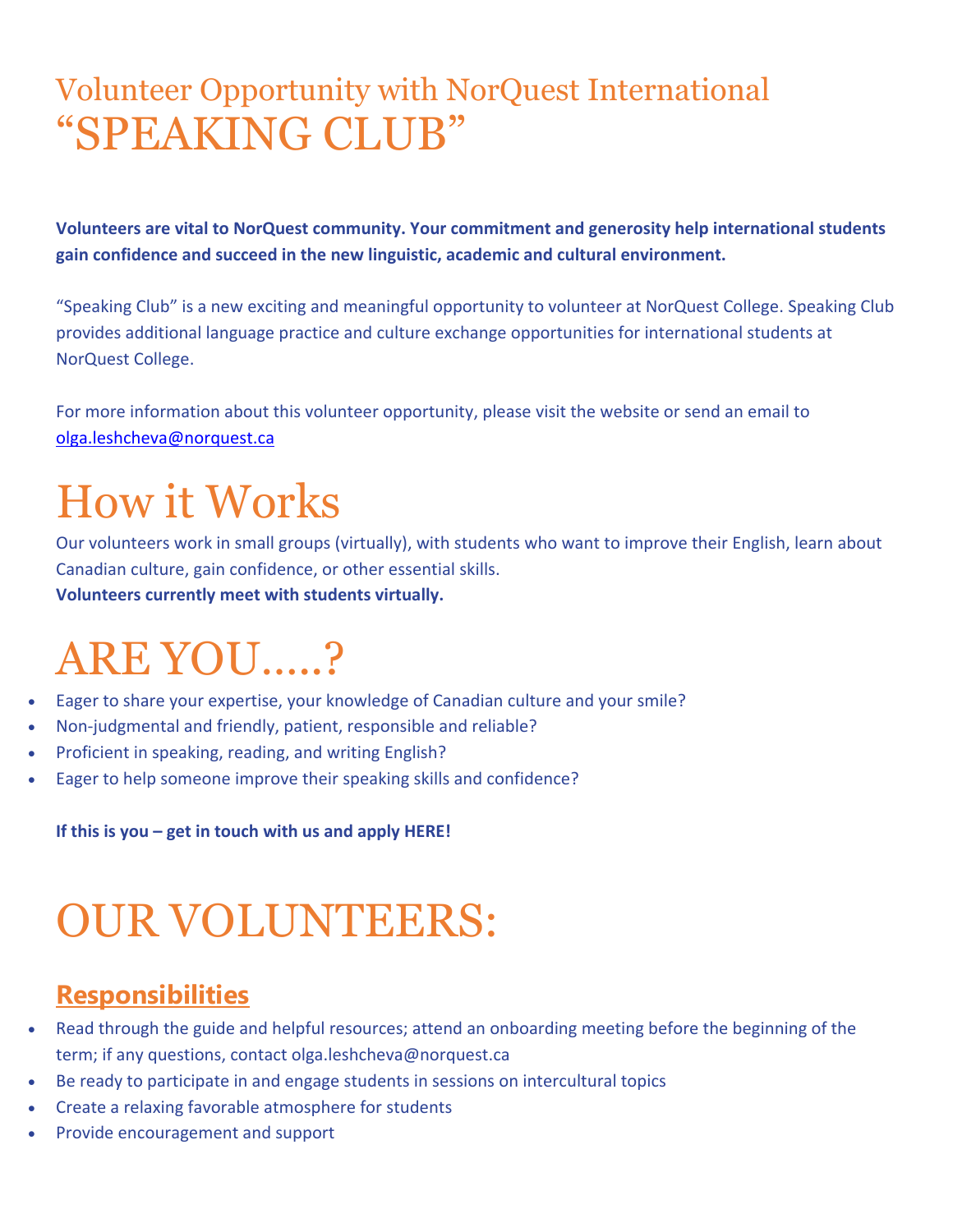### **Time Commitment and Location:**

- Commit to as many sessions as you can participate in (from 1 to 16)
- This volunteer role will occur every Thursday from 3:00 to 4:00 pm
- At this point, volunteers and students meet online on BB Ultra

### BENEFITS

- Give back to your community: help participants succeed and have a sense of confidence and belonging
- boost your career options (resume booster)
- professional and personal growth\*
- connect with others, meet new people
- receive a gift certificate (value dependent on the number of volunteer hours)
- boost your chances of getting a scholarship/award \*Confirmation of volunteer hours available upon request

# Guide to VOLUNTEER DUTIES:

- Speaking runs every Friday as a virtual opportunity. The main goal is to have international students connect with others, practice their English, learn other perspectives and gain confidence speaking and sharing their opinion. The format is social and informal.
- Students will be put in breakout rooms. There is a topic for discussion, although it's generally broad.
- Your role is to be there and offer a different perspective as well as encourage students to share theirs.
- Introduce yourself and what your area of study is/was, as well as provide a brief explanation that you are a volunteer who supports student well-being and you're there to connect and get to know them.
- You can facilitate the conversation, especially if people seem shy; however, the goal is to have the students do most of the talking.
- If someone is dominating the conversation, you may want to politely cut in and ask if anyone else has anything to share. Some students will appreciate some reassurance if they are struggling with their English.
- If there are any concerns about a student's mental health, you can reach out to Olya [\(olga.leshcheva@norquest.ca\)](mailto:olga.leshcheva@norquest.ca). She will flag it with the Centre for Growth and Harmony.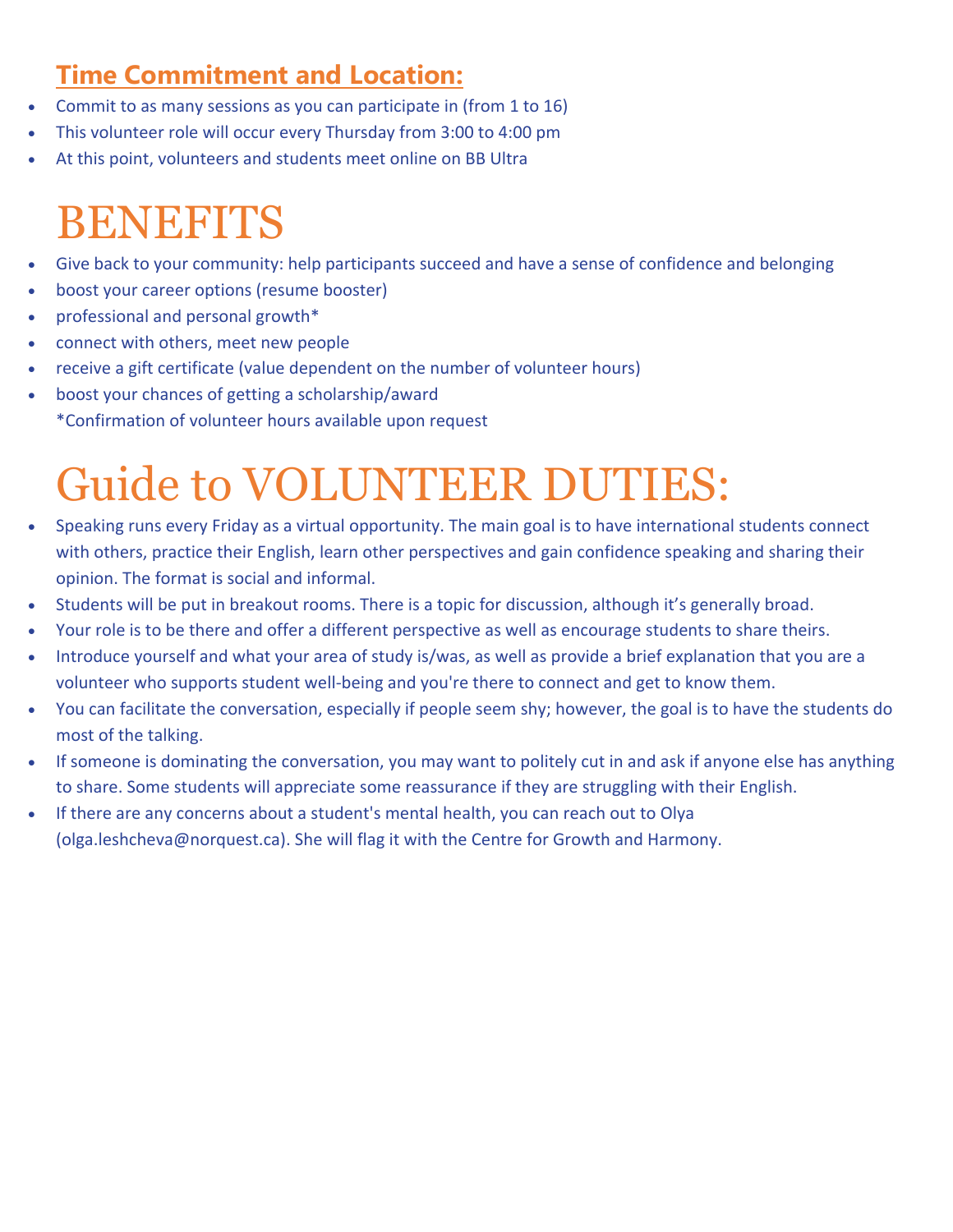### How to be a better facilitator: **Top 10 Characteristics of an Excellent Group Facilitator:**

<https://facilitationfirst.com/top-10-characteristics-of-an-excellent-group-facilitator/>



Brought to you by RhythmSystems.com